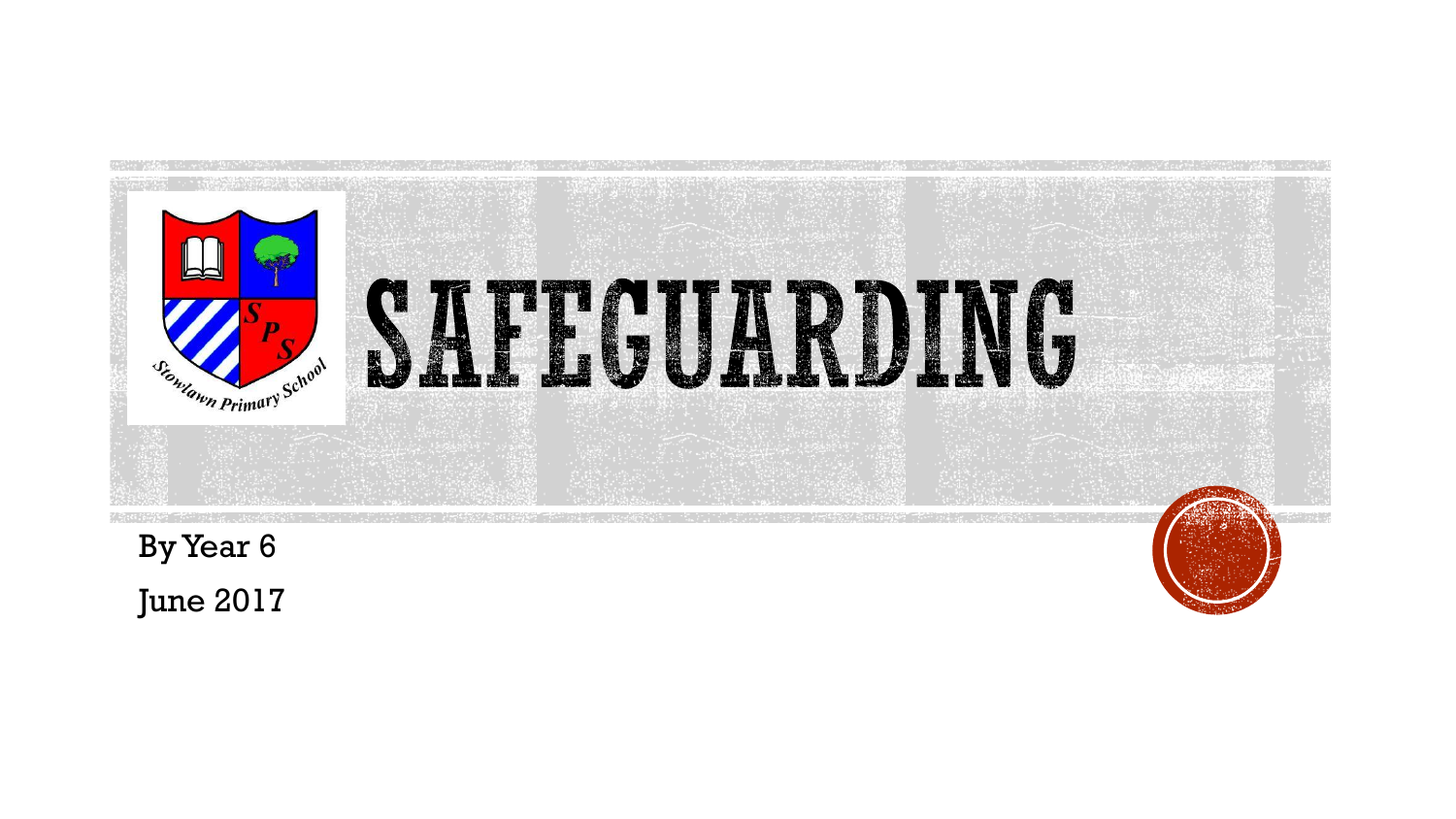

#### **WHAT DOES** 'SAFEGUARDING' **MEAN?**

- Protect one another
- Care for everyone
	- Helping
	- Keeping safe
		- Listening
- Confiding in someone

''Everyone working together to keep ourselves and others safe.''

Mrs Vaughan

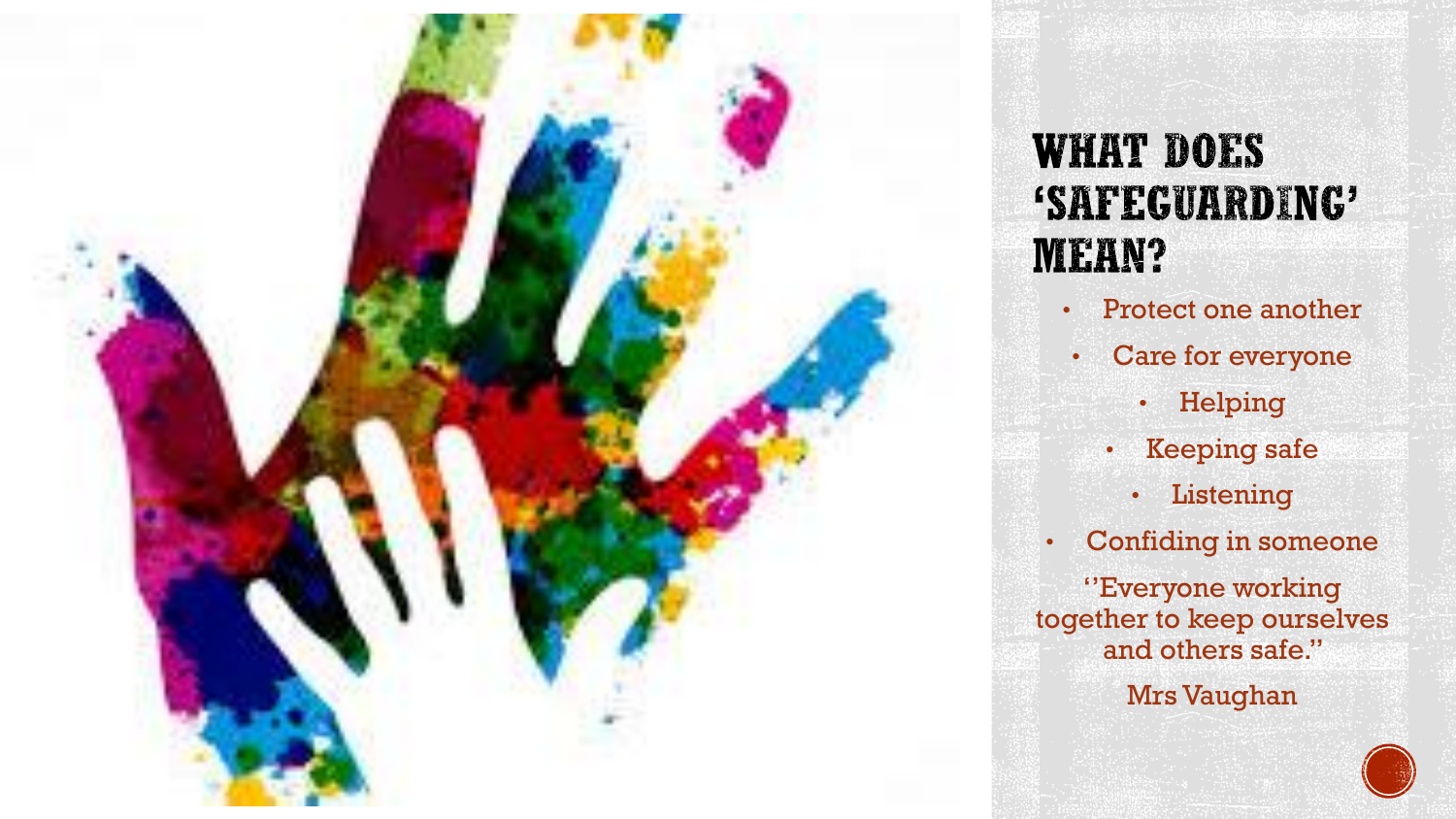## WHAT DID WE WANT TO KNOW?

- How are we kept safe at school?
- **How is our building safe?**
- How do we learn the skills to keep ourselves safe?
- What are 'looked-after' children?
- What happens if a teacher is being abused verbally, physically or emotionally?
- **How do teachers report their concerns?**
- Who are our Designated Safeguarding Lead Teachers?
- What would a teacher do if both DSLT's are not in school and they have a concern?
- What are the different types of abuse?



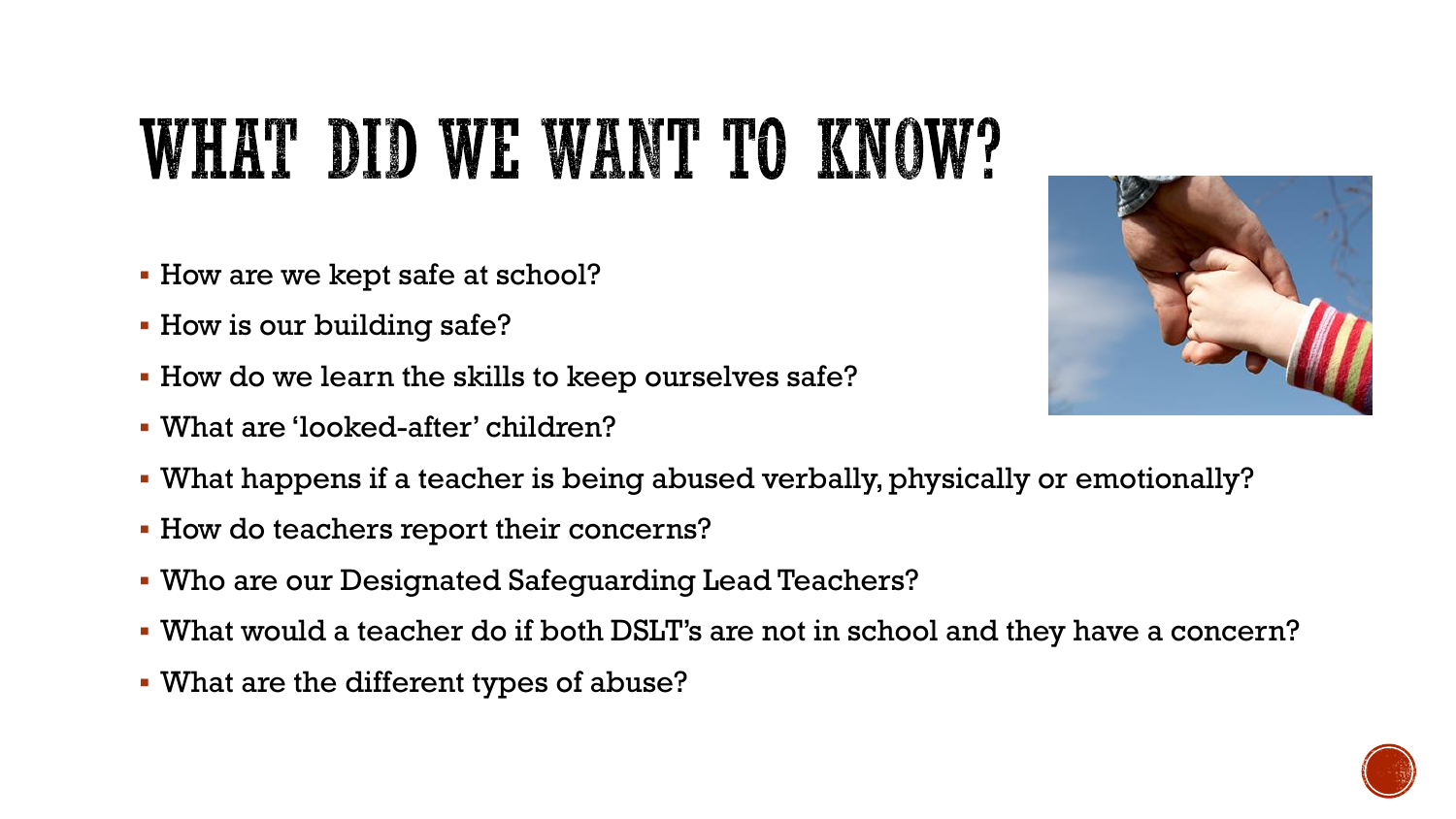### SAFEGUARDING TRAINING

Risk assessments are completed to ensure that children are kept safe in school and when they go out on trips. These assessments identify potential risks and how the children will be kept safe.



At the start of every day, all of the adults that work at our school meet together to discuss things that are happening that day. They are regularly given safeguarding updates.

All members of staff take part in a 3-hour safeguarding training session every year.

Everyone is trained in basic first aid but some adults are trained as paediatric first aiders and other adults are specifically trained to administer first aid to adults.

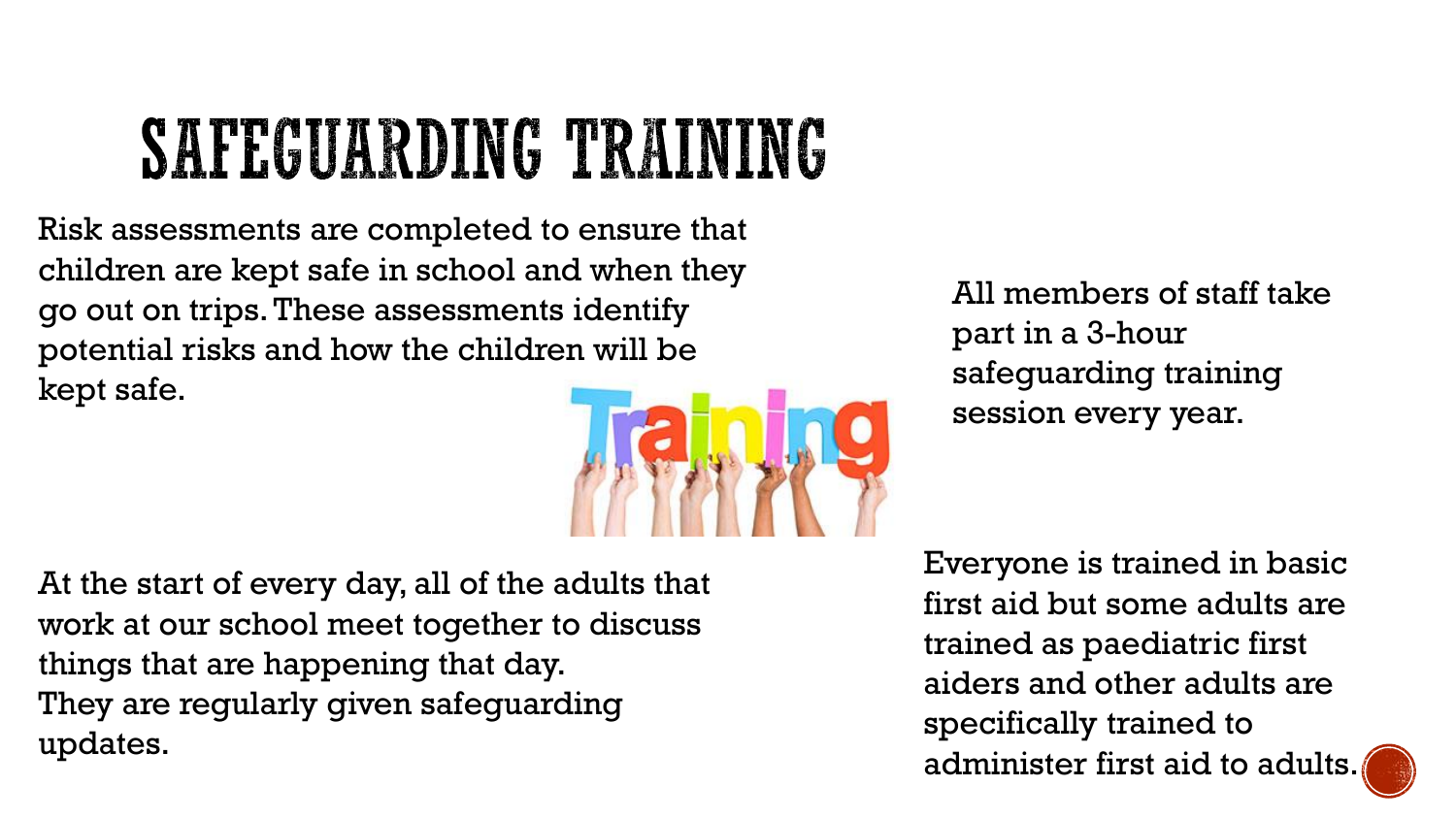# DESIGNATED SAFEGUARDING LEAD



- Our DSL's have to attend further training so that they are qualified at a higher level.
- They have to make important decisions.
- At Stowlawn, we have a head and deputy safeguarding lead so if one adult is absent the other is in charge.
- They make referrals and call the right people to ask for advice.
- Sometimes they may even need to contact the police, parents, social workers and other agencies who can give parents and children the support that they need.
- If both lead teachers are absent, every other teacher knows where to find the important telephone numbers.

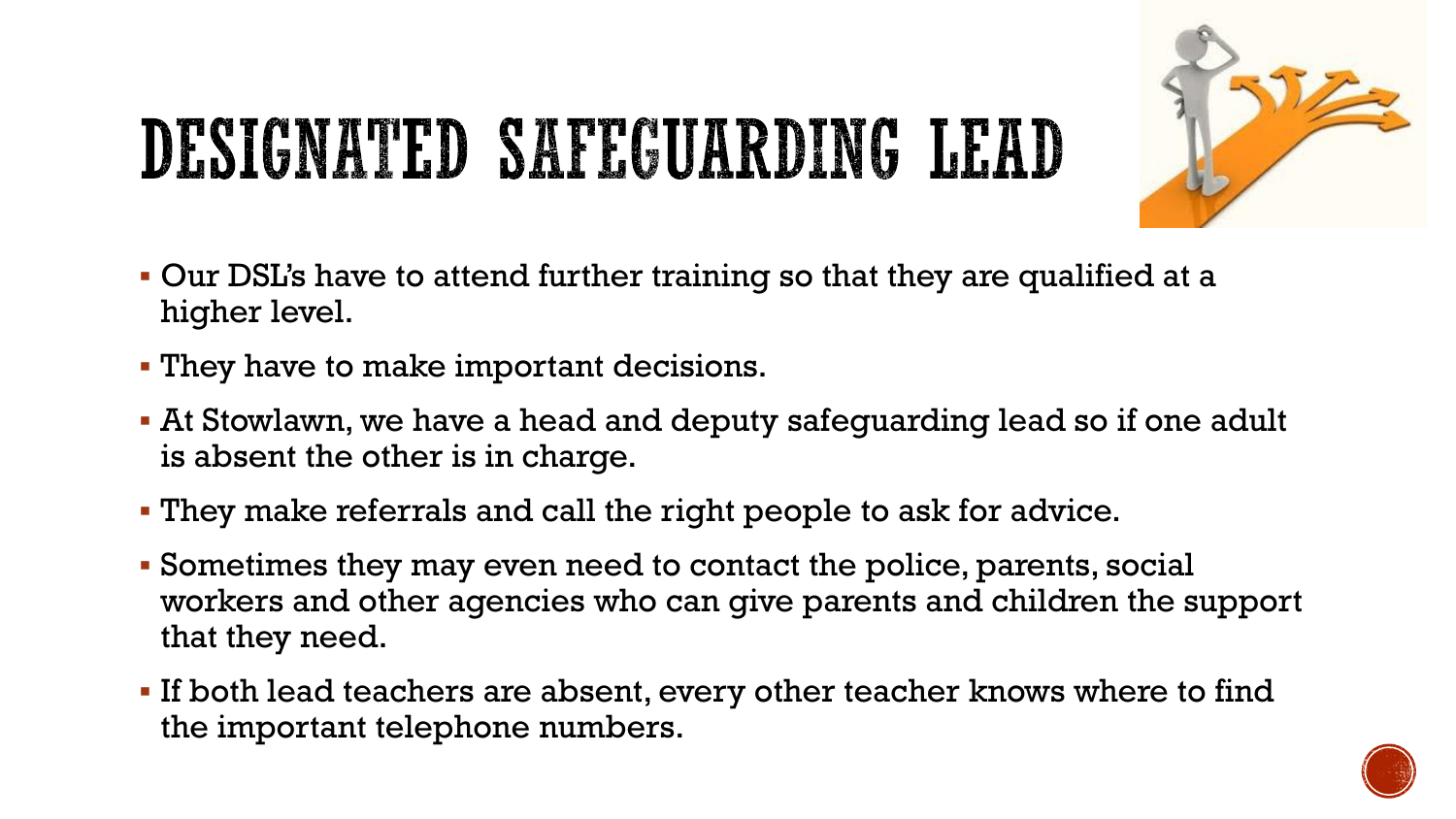### HOW ARE WE KEPT SAIL AT SCHOOL?

- In most classes we have 2 or 3 adults so there is always someone nearby to talk to an help us with our problems.
- There are lots of adults on the playground to make sure that we are playing safely.
- We do fire drills so that we know what to do if there is a fire.
- We look out for one another.
- Children ask to go to the toilet so that their teacher always knows where they are.
- Every class teacher takes the register twice per day and contact the Educaiton Welfare Officer if there are concerns about attendance.
- We are regularly reminded about rules so that we know how to behave sensibly and play safely.
- Our teachers always listen if we have a problem.
- The Governors check that staff are safe to work with children.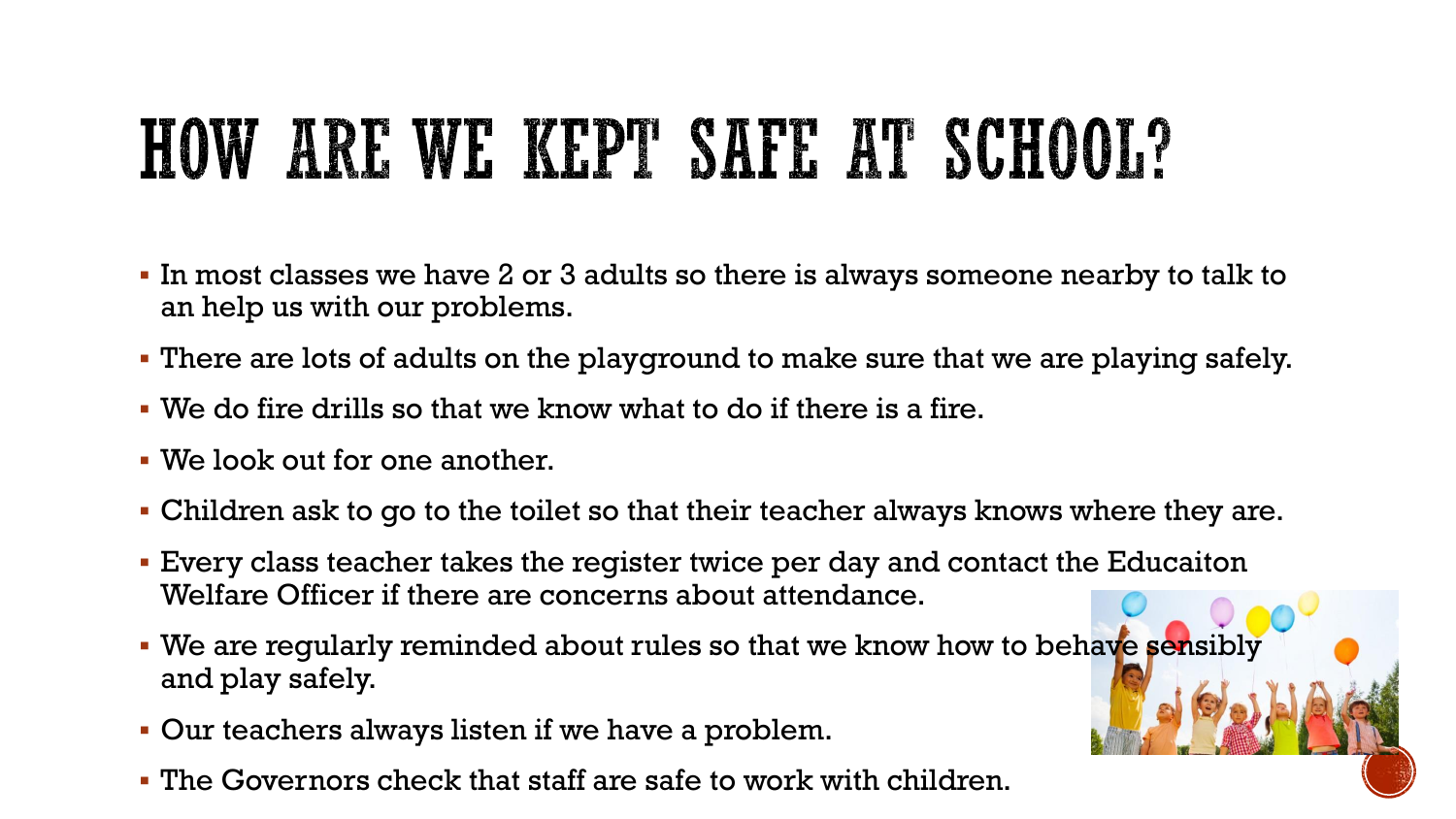# HOW IS OUR BUILDING SAFE?

We have security cameras.



- Our red classroom doors lock as soon as they close and you need a key to open them.
- There are lots of fire alarms and sprinklers around the school.
- We have designated fire exits.
- Our school is surrounded by gates and fences which are secure. These make sure that nobody can get in….or out without a key!
- Visitors have to sign in and out at the main entrance and wear a sticker to show that they are a visitor.
- Staff members wear passes with their picture on and these passes open doors which need a card to open them.

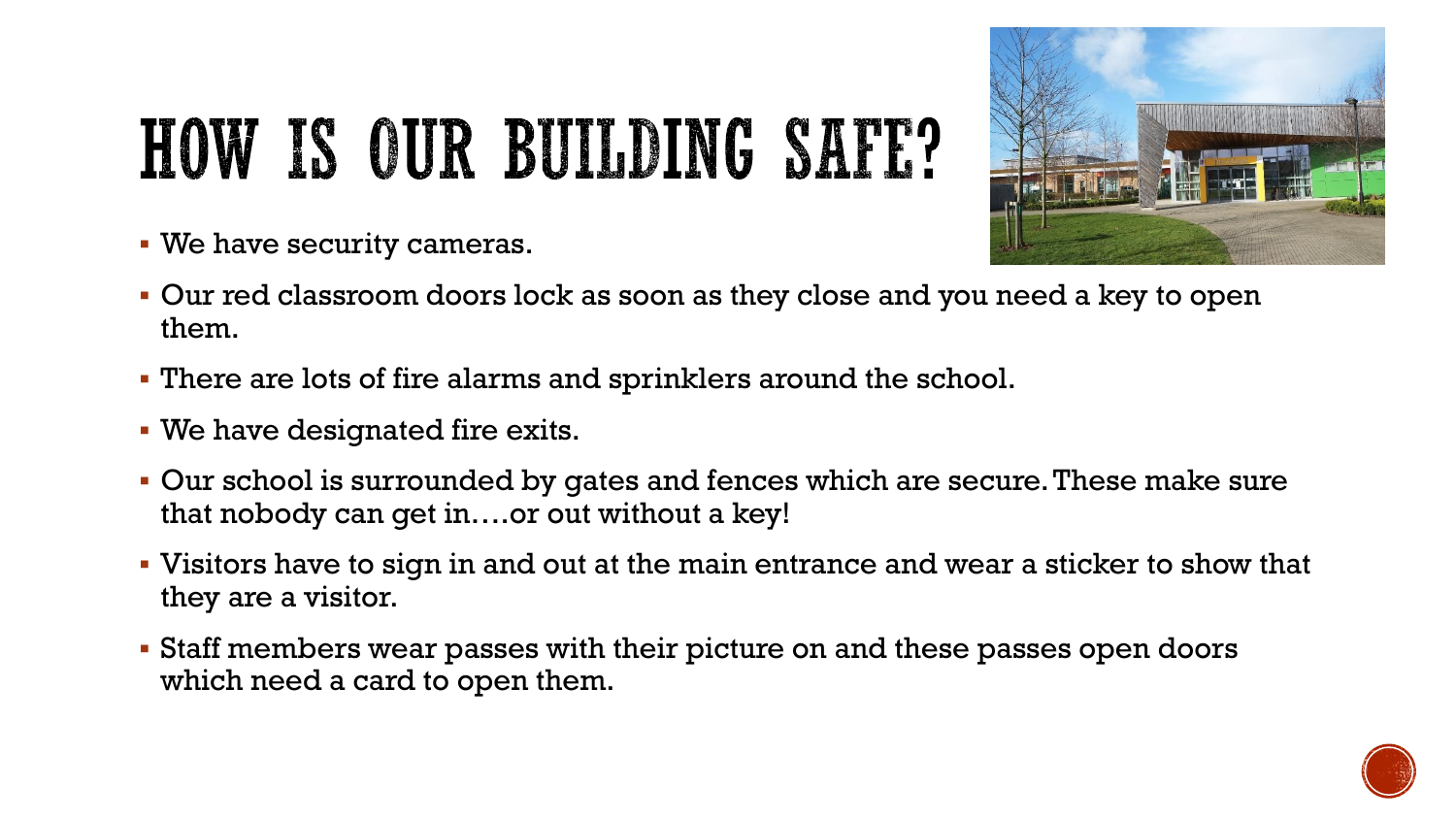### WHAT LIFE SKILLS ARE WE TAUGHT AT STOWLAWN PRIMARY SCHOOL?

- We have regular swimming lessons from year 1 to year 6.
- We have cycling proficiency sessions in year 5 and 6.
- From a young age, we are taught how to cross the road safely.
- In year 5, we attend 'Safe Side' which is a day where we learn what to do if we encounter any danger when using public transport; learn about the dangers of electricity and what to do in the event of a fire.
- In every class we learn, at an age-appropriate level, how to be safe when using the internet.
- Some classes have participated in First Aid training with St John's Ambulance.